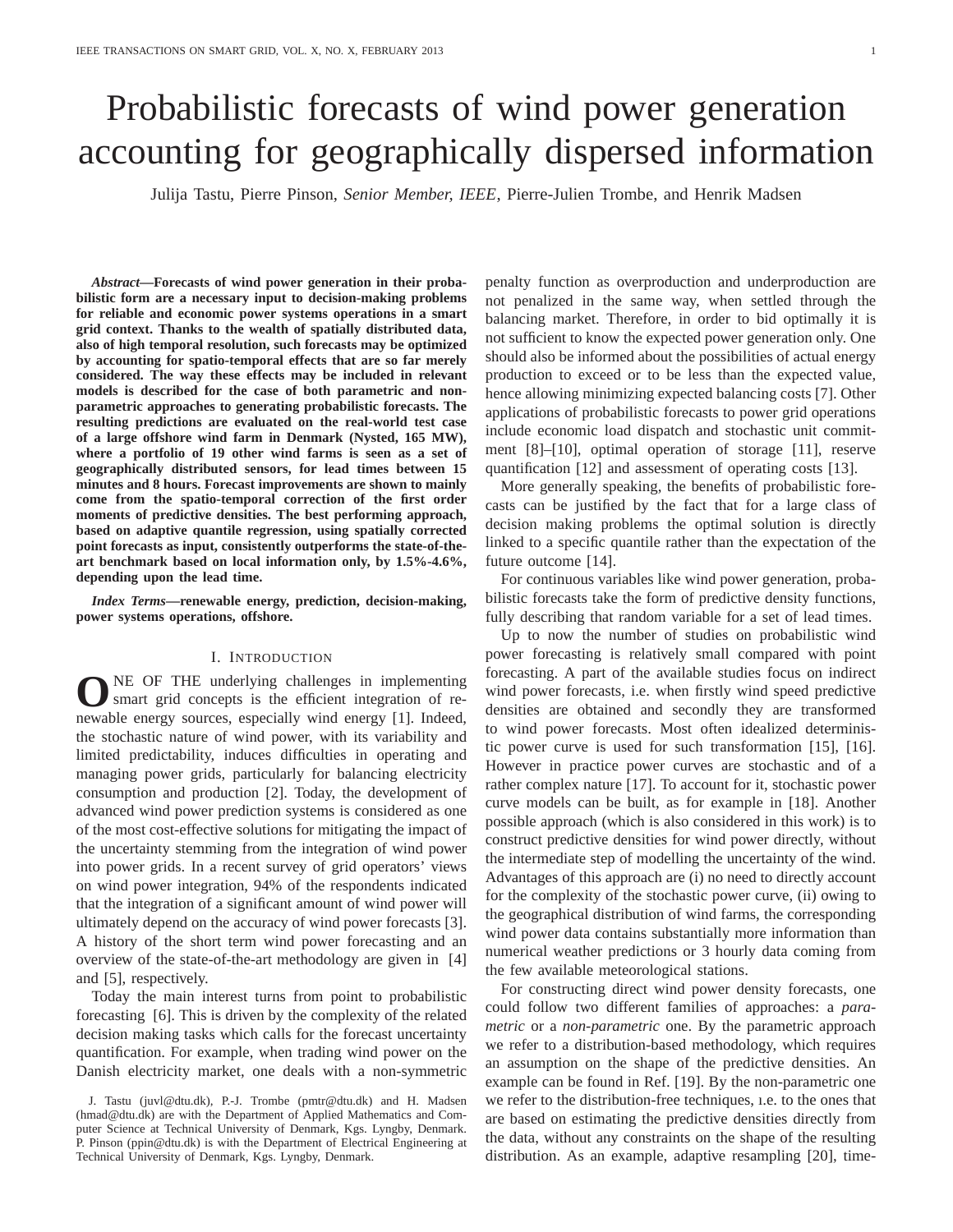adaptive quantile regression [21] and time-adaptive quantilecopula [22] techniques were recently described, their evaluation suggesting that they have a similar performance level [22], [23].

Our objective here is to introduce and evaluate a methodology allowing to issue probabilistic wind power forecasts optimally accounting for geographically dispersed information. The methods are tailored to targeting a single site of interest while using a number of neighbouring sites as explanatory variables. Focus is placed on time-adaptivity in order to reduce the computational load, and also to allow for smooth variations in the process dynamics, as induced by seasonal effects for instance [24]. The forecasting methodology is evaluated on the test case of a portfolio with 20 wind farms in Denmark, where the offshore wind farm at Nysted (165MW) is the target one, while the others are used as sensors. Predictions have a temporal resolution of 15 minutes with lead times up to 8 hours ahead.

The remainder of the paper is structured as follows. Section II introduces the new challenges and opportunities related to wind power forecasting in a smart grid context. Section III describes the two-step procedures for generating probabilistic forecasts with high temporal resolutions and optimally accounting for geographically distributed information, in both parametric and non-parametric frameworks. The data used for the empirical study is presented in Section IV, while the results obtained are subsequently discussed in Section V. The paper ends with concluding remarks in Section VI.

## II. WIND POWER FORECASTING IN A SMART GRID CONTEXT

The evolution from traditional power systems operation to smart grid concepts has two major implications for wind power forecasting applications.

First, it is expected to enhance the way information collected by utilities is used in operational practice [1], with a transition towards higher frequencies for power generation scheduling, from hours to minutes, potentially reducing reserve requirements [25]. This translates to new challenges for the prediction of wind power generation at high temporal resolutions (in the order of few minutes), as recently addressed by [19] (and references therein). These challenges stem from *(i)* the concentration of wind turbines within relatively small geographical areas, hence magnifying power fluctuations, and *(ii)* the lack of intra-hour information in traditional forecasts based on Numerical Weather Prediction (NWP) models. This has for instance led to the consideration of new meteorological observations from remote sensing (e.g., satellite or weather radar images), available at high spatio-temporal resolutions and to be integrated into prediction systems [26].

Second, the evolution towards smart grids is likely to result in an increased volume of available information in space and in time, on both generation and consumption sides [1]. Owing to their geographical dispersion, wind farms comprise a dense network of atmospheric sensors capable of capturing valuable information on the spatio-temporal propagation of meteorological systems, and thereby on the propagation of wind power forecast errors [27], [28]. Historically, most stateof-the art wind power prediction systems are optimized and run locally, for a single region, site or wind farm of interest, using on-site information only (e.g., meteorological forecasts, historical measurements of wind power) [24]. Yet, a new trend in wind power forecasting consists in exploiting spatiotemporal correlations in wind (power) data collected from neighbouring sites and integrating off-site information into prediction systems. The potential gains in terms of forecast accuracy have been underlined and quantified in a number of recent studies.

These studies can be divided into two groups. The first group considers cases for which dominant meteorological conditions are known a priori and the models are designed accordingly. To this group one can assign Ref. [29], [30] where the authors consider situations with one dominant wind direction, and Ref. [15], [31] designed for the situations with a strong channelling effect (considering two dominant directions). The second group does not rely on any dominant, known in advance weather patterns. Intead, the considered models are designed to capture the corresponding effects directly from the data. To this group one can assign Ref. [27], [32]–[35].

In view of this evolving context and of the limitations with existing approaches and input data in wind power forecasting, a path towards improving short-term predictability in wind power generation, and with high temporal resolution, may come from combining information from different sources, different locations and potentially different temporal resolutions. The methodology described in the following can be seen as part of this ongoing effort for making better use of available data and information in a smart grid context.

## III. METHODOLOGY

The objective of the methodology introduced here is to generate probabilistic forecasts of wind power generation accounting for geographically dispersed information, which are to be of higher quality than forecasts produced based on local information only.

The main idea is based on answering the following question: if one has a snapshot of forecast errors currently (or previously) observed at the number of reference sites, then how does this information translate to the situation at the target location at time  $t + k$ . Thus, the approach is tailored to a situation with one target location and a number (possibly very small) of reference sites. We do not intend to describe a full space-time covariance structure for the error propagation. Instead, we focus on a rather pragmatic approach, which is focused on capturing as much of information available at present time  $t$  as possible and translating it to the situation at time  $t + k$ .

Depending on the layout of considered wind farms and specificities of the motion of weather systems over the considered territory, the optimal amount of information for explaining a situation at the target location at future time  $t + k$ can be obtained from the errors observed at present time  $t$  or some past time  $t - h$  at the reference sites. In other words,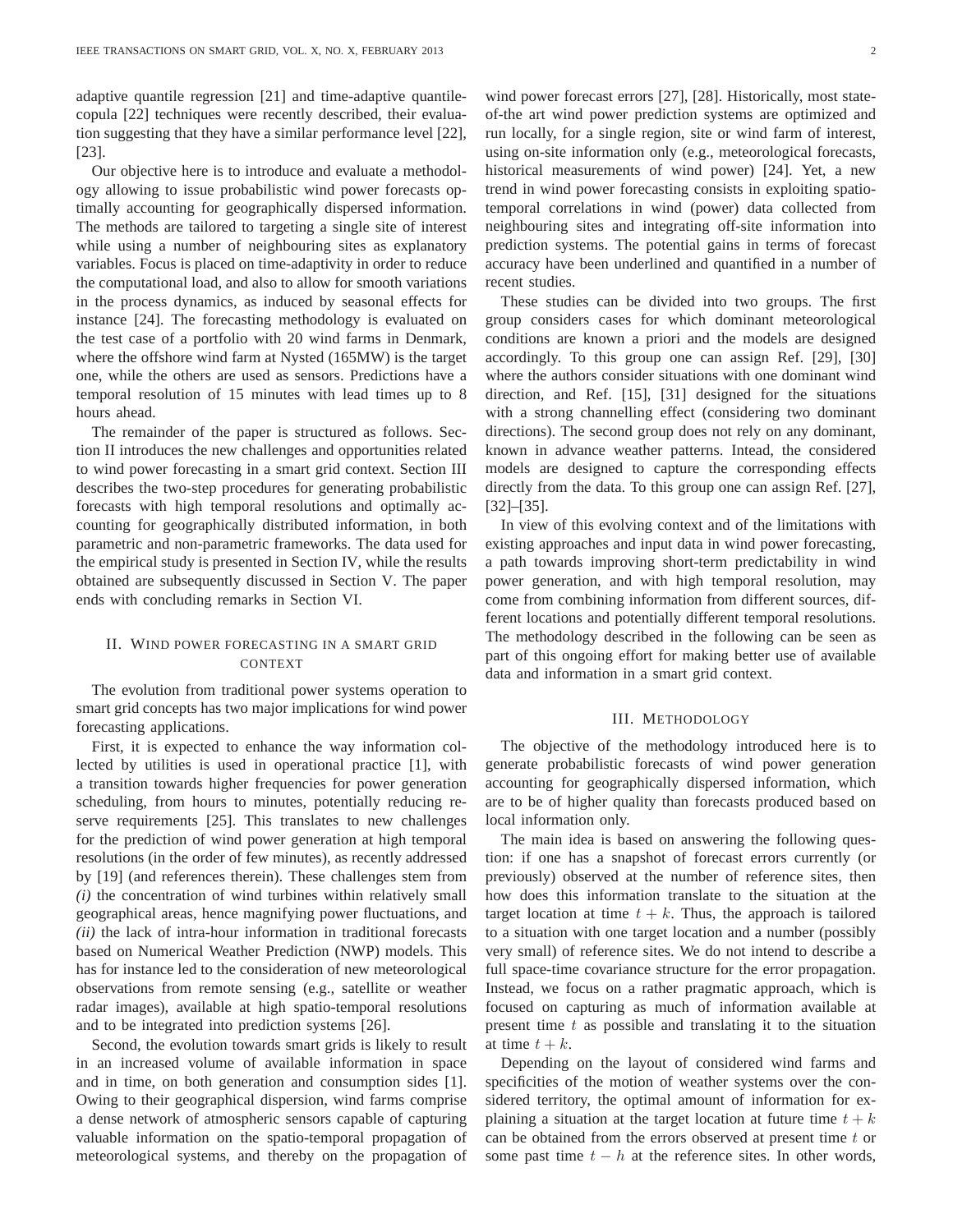if the reference sites are rather remote and it takes longer than  $k$  for the information to propagate from the reference to the target point, then a snapshot of the past errors  $(t - h)$ should be used as explanatory variables. If on average it takes less than  $k$  for the information to propagate, one should use the corresponding snapshot taken at time  $t$ . Preliminary data analysis (for example, cross-correlation analysis of the forecast errors) can be used to get a hint on the average speed of error propagation over the territory [28]. Further in this work we focus on the case with  $h = 0$ , i.e we use the latest available information as explanatory variables. This is motivated by our will to ease the notation and the fact that this setup was optimal for the considered test case.

The proposed procedure follows two main steps. First, the original single-valued predictions (also referred to as point forecasts) are corrected by integrating off-site information. Subsequently, these are upgraded to full probabilistic forecasts in the form of predictive densities, also allowing for offsite information to shape these predictive densities. Both parametric and non-parametric approaches are described: the former one is based on censored Gaussian distributions, while latter one relyies on time-adaptive quantile regression.

#### *A. Parametric predictive densities*

Some initial considerations are to direct our choice for relevant predictive densities. Indeed when normalized by the nominal capacity of the turbine, farm or portfolio of interest, wind power generation is double-bounded between 0 and 1. Also, the non-linear and sigmoid-shaped conversion from wind speed to power results in conditional heteroskedasticity, i.e., in a non-constant variability of wind power generation [36]. Finally, when considering single wind farms rather than aggregated territories, wind power generation may equal 0 and 1 with a non-zero probability. This results in a nonnegligible concentration of probability mass at the bounds. These aspects can be also seen in Fig. 1: when the expected power is far from the natural generation bounds (Fig. 1(b)), the conditional histogram resembles that of a Gaussian distribution (a characteristic bell-shape around the expected value can be seen). The closer to the bounds, the less dispersed distributions become and the higher the probability concentration at the closest bound can be noted. Predictive densities must be able to account for these specificities.

Various proposals for density functions were made in the literature, including the generalized Logit-Normal, Censored Normal and Beta distributions compared in [19], also considered in the present work. Since the best results were obtained with Censored Normal distributions, only these are introduced and discussed in the following.

*1) Censored Normal distribution:* Wind power generation as a Censored Normal (CN) variable follows an ordinary Normal law within the open unit interval. However, since the values outside  $[0, 1]$  cannot be taken, the tails of the Normal distribution are cut and converted to probability masses at the corresponding bounds (0 and 1, respectively). Formally, a CN predictive density for wind power generation  $p_t$  at time t is defined as

$$
f_p(y; \mu_t, \sigma_t^2) = w_t^0 \delta_0(y) + f^{(0,1)}(y; \mu_t, \sigma_t^2) + w_t^1 \delta_1(y), \tag{1}
$$

where  $y \in [0, 1]$ ,  $\delta_0$  and  $\delta_1$  are Dirac functions at 0 and 1, respectively, while  $w_t^0$  and  $w_t^1$  are the weights representing probability mass concentration at the bounds. These are given by

$$
w_t^0 = \Phi(\frac{-\mu_t}{\sqrt{\sigma_t^2}}); \quad w_t^1 = 1 - \Phi(\frac{1 - \mu_t}{\sqrt{\sigma_t^2}}), \tag{2}
$$

with  $\Phi(.)$  denoting the standard Normal distribution function. In parallel,  $f^{(0,1)}(x; \mu_t, \sigma_t^2)$  follows a Gaussian density function within the open unit interval  $(0,1)$  and equals 0 outside this interval,

$$
f^{(0,1)}(y; \mu_t, \sigma_t^2) = \begin{cases} (2\pi\sigma_t^2)^{-\frac{1}{2}} \exp\{-\frac{(y-\mu_t)^2}{2\sigma_t^2}\}, & y \in (0,1) \\ 0, & \text{otherwise} \end{cases}
$$
(3)

CN predictive densities as in Eq. (1) can be fully characterized by their location,  $\mu$ , and scale,  $\sigma^2$ , parameters which correspond to the mean and variance of the latent Gaussian process. These may be well approximated by the mean and variance of the censored process in practice, since the corresponding bias is found to be of a limited magnitude [19]. Both parameters are here predicted employing conditional parametric models. Therefore, a short presentation of a generic conditional parametric models is given below, followed by the specifics of the models for  $\mu$  and  $\sigma^2$ .

*2) Generic conditional parametric models:* A generic conditional parametric model reads

$$
y_t = \boldsymbol{\theta}^\top (z_t) \mathbf{x}_t + \epsilon_t, \tag{4}
$$

where  $y_t$  is the value for the response variable at time t,  $\mathbf{x}_t = [x_{1,t}, x_{2,t}, \dots, x_{l,t}]^\top$  and  $z_t$  are two groups of explanatory variables.  $\theta(.) = [\theta_1(.), \theta_2(.), \cdots, \theta_l(.)]^\top$  is a vector of coefficient functions to be estimated and  $\epsilon_t$  is a noise term. The estimation of  $\theta(.)$  can be performed in an adaptive recursive manner as presented in Ref. [37], to which the reader is referred to for more details. Adaptivity in parameter estimation reduces computational costs significantly, hence comprising an essential element for operational implementation.

Briefly, the estimation of  $\theta(.)$  is carried out in a semiparametric way, i.e., without imposing any particular shape for the coefficient functions. The only assumption is that these are smooth enough to be locally approximated by constants (or polynomials in a more general setting). The estimation problem then boils down to estimating those local constants (polynomials) at a number m of fitting points  $z_{(j)}$ ,  $j = 1, \ldots, m$ . This is done by estimating linear models at each of these fitting points, hence yielding local estimates of  $\theta(z_{(i)})$ . After the local coefficients are estimated, the values of coefficient functions at any given point  $z_t$  can be obtained by interpolation techniques. In this work we considered linear interpolation. From our experience if a sufficient number of fitting points is considered, linear interpolation is sufficient and the increase of model complexity by considering splines is unnecessary.

The number of fitting points, the forgetting factor and the bandwidth can be chosen empirically as the values optimizing the performance of the resulting model.

.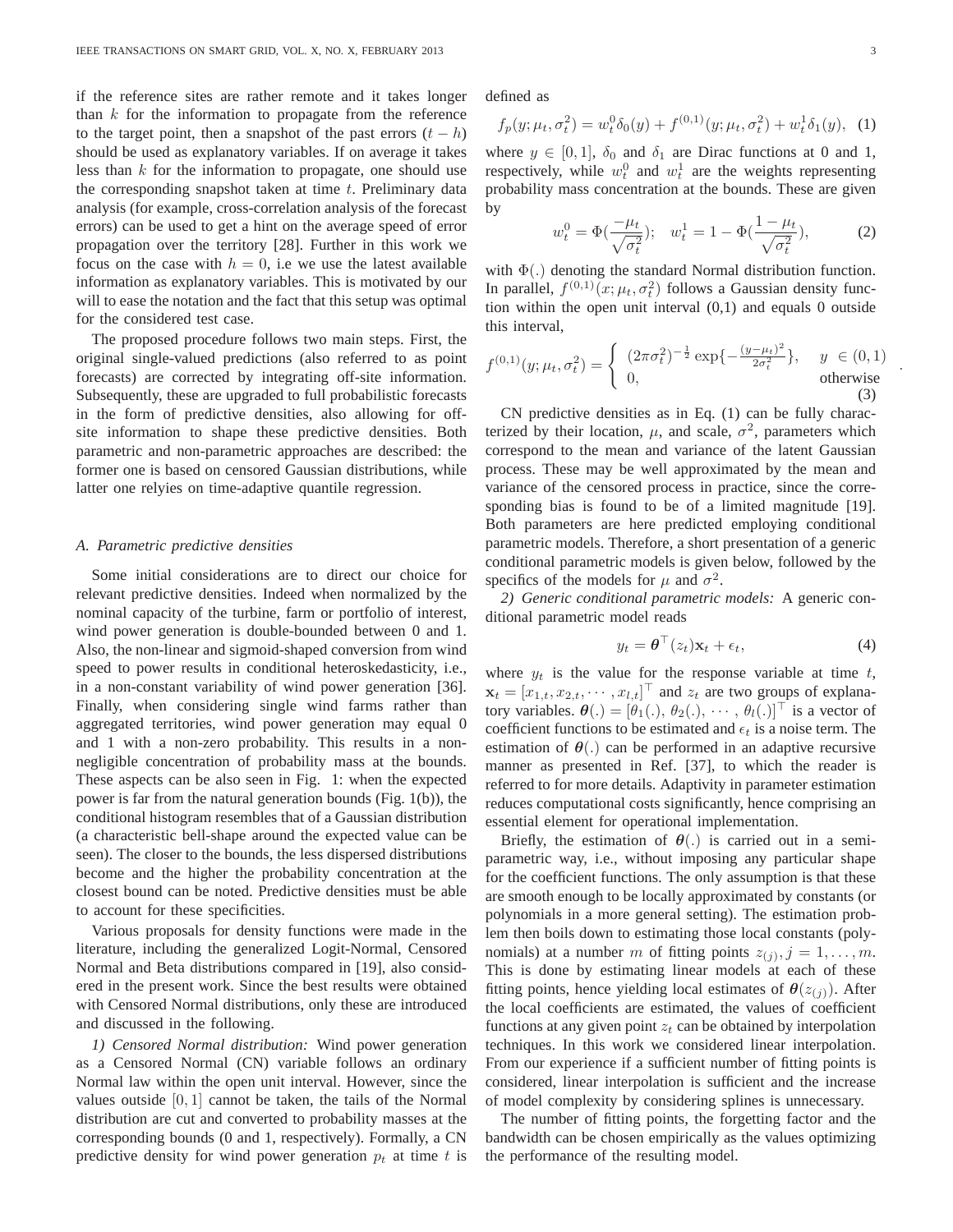

(a) Expected power in 2 - 4 % of nominal (b) Expected power in 48 - 50 % of nominal (c) Expected power in 96 - 98 % of nominal capacity capacity capacity

Fig. 1. Distribution of the observed power conditional to different levels of the expected power generation given by the state-of-the-art forecasting system, WPPT. 1 hour ahead forecasts are considered. Note that the range of frequencies on the y-axis varies from one plot to the next.

*3) Models for the location parameter:* The location parameter of CN predictive densities is given by wind power point forecasts  $\hat{p}_{t|t-k}$  issued at time  $t - k$  for time t, k being the lead time,

$$
\hat{\mu}_t = \hat{p}_{t|t-k}.\tag{5}
$$

Two alternatives for obtaining  $\hat{p}_{t|t-k}$  are considered, which are:

- 1) *Local* forecasts,  $\hat{p}_{t|t-k} = \tilde{p}_{t|t-k}$ , are obtained using a traditional wind power forecasting tool. Thus, they are optimized with respect to local information, only, and do not account for information available at neighbouring sites;
- 2) *Spatio-temporal* forecasts,  $\hat{p}_{t|t-k} = \check{p}_{t|t-k}$ , are obtained by adjusting the local forecasts based on the geographically distributed information from other wind farms. This is here carried out with the method of Ref. [27], using a conditional parametric model for tracking spatiotemporal dependencies, as rapidly described hereafter.

We suppose that the local forecast error made at time  $t$  at the target location,  $\xi_t = p_t - \tilde{p}_{t|t-k}$ , depends on the errors previously recorded at a set I of neighbouring sites,  $\xi_{t-}^{(i)}$  $\frac{u}{t-k}$  $i \in I$ . This dependency is assumed to be governed by the forecasted wind direction as

$$
\xi_t = \boldsymbol{\theta}^\top (\hat{w}_{t|t-k}) \mathbf{x}_t + \epsilon_t,\tag{6}
$$

with  $\hat{w}_{t|t-k}$  denoting the wind direction predicted at time  $t-k$ for time t. It is in practice given by the global average of the wind field forecast over the considered territory. In parallel,  $x_t$  is a column vector of the lagged local forecast errors at the set of neighbouring locations,  $\xi_{t-}^{(i)}$  $_{t-k}^{(i)}, i \in I.$ 

Estimation of coefficient functions  $\theta$  in model (6) is performed as for the generic model (4). We have used 9 fitting points in the estimation procedure: from  $0°$  to  $320°$  with increments of 40 $^{\circ}$ . Once the estimates of  $\theta$  are obtained, one can then correct the local wind power forecasts  $\tilde{p}_{t|t-k}$  with

$$
\tilde{p}_{t|t-k} = \tilde{p}_{t|t-k} + \hat{\boldsymbol{\theta}}_{t-k}^{\top} (\hat{w}_{t|t-k}) \mathbf{x}_t.
$$
\n(7)

*4) Models for the scale parameter:* The scale parameter  $\sigma_t^2$ is approximated by the conditional variance of wind power generation. It is estimated by modelling squared residuals  $\varepsilon_t^2$ :

$$
\varepsilon_t^2 = (p_t - \hat{p}_{t|t-k})^2,\tag{8}
$$

where, as explained in the above,  $\hat{p}_{t|t-k} = \tilde{p}_{t|t-k}$  or  $\hat{p}_{t|t-k} =$  $\tilde{p}_{t|t-k}$ , for the case of local and spatio-temporal forecasts, respectively. The variance is consequently given by the expectation of these squared residuals, for which relevant models are to be proposed.

The volatility of wind power generation is not constant in time, owing to evolving dynamics in the wind itself, but also owing to the power curve that amplifies or dampens wind fluctuations in a nonlinear manner. The former aspect could for instance be accounted for with regime-switching models [33]. This was not done here since they were not found to improve the skill of the resulting probabilistic forecasts. In parallel, the effect of the power curve can be accommodated by letting model parameters vary with the level of expected power generation, translating to conditioning wind power volatility on the slope of the power curve. For that purpose, the socalled Conditional Parametric ARCH (CP-ARCH) model is introduced, as well as its CP-ARCHX extension when adding geographically distributed information. An extensive comparison of these various approaches and models (ARCH, GARCH and regime-switching models) can be found in Ref. [38].

*a) CP-ARCH – using local information only:* The CP-ARCH model can be formulated as

$$
\varepsilon_t = \sigma_t r_t, \n\sigma_t^2 = \alpha_0(\hat{p}_{t|t-k}) + \alpha_1(\hat{p}_{t|t-k})\varepsilon_{t-k}^2,
$$
\n(9)

where both point forecasts  $\hat{p}_{t|t-k}$  and squared residuals  $\varepsilon_{t-k}^2$ can again relate to local or spatio-temporal forecasts,  $r_t$  is a noise term and  $\alpha_0$ ,  $\alpha_1$  are coefficient functions to be estimated. This model somewhat states that the conditional variance of wind power generation  $\sigma_t^2$ , at the target location and at time  $t$ , is a function of the previously observed forecast errors at that location,  $\varepsilon_{t-k}^2$ , only. The model coefficients  $\alpha_0$  and  $\alpha_1$  are made a function of the expected power generation, as given by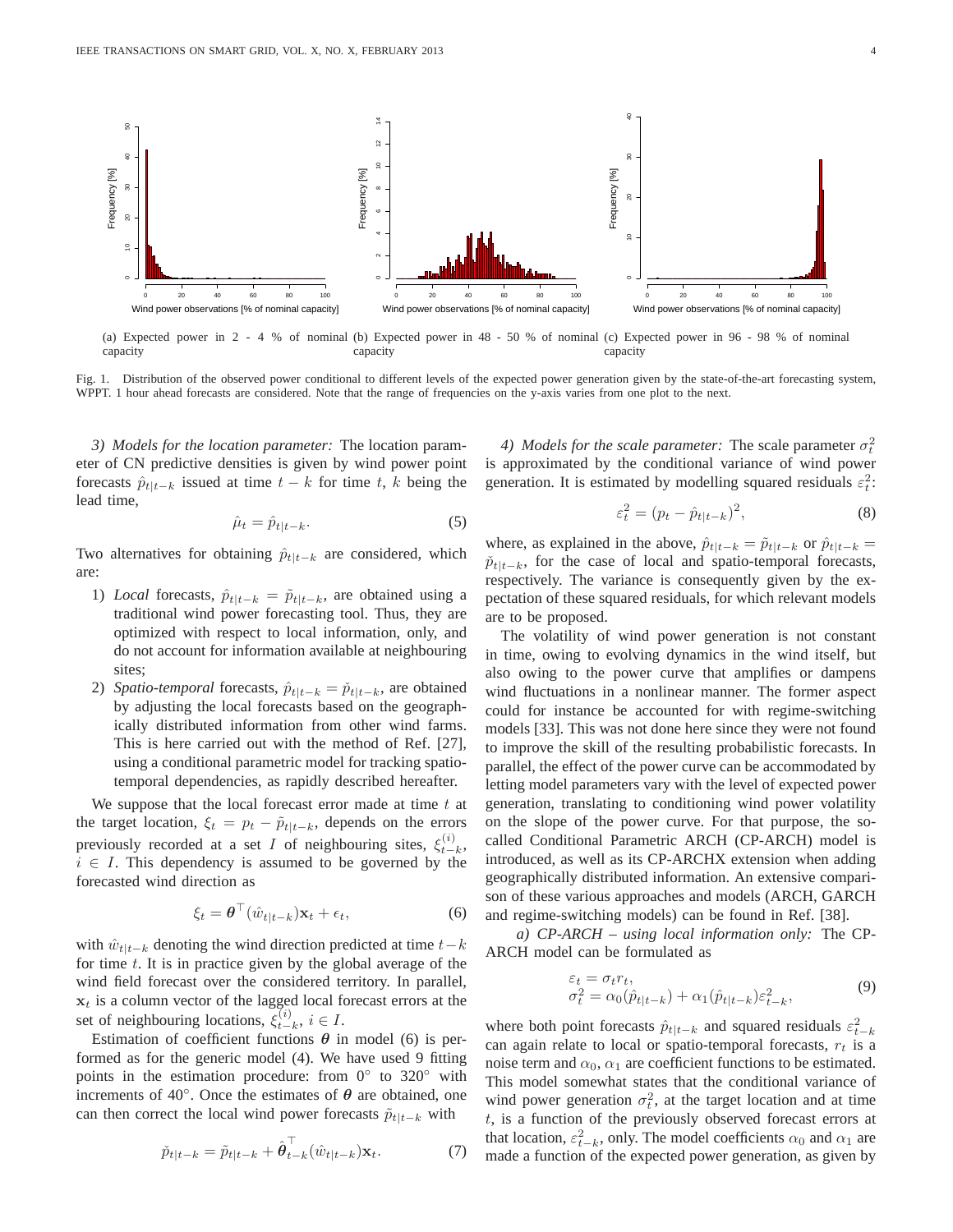the point forecasts. This is where the impact of the non-linear shape of the underlying power curve is accounted for.

The model of Eq. (9) is essentially a conditional parametric AR model for  $\varepsilon_t^2$ , which can be rewritten as

$$
\varepsilon_t^2 = \alpha_0(\hat{p}_{t|t-k}) + \alpha_1(\hat{p}_{t|t-k})\varepsilon_{t-k}^2 + r_t.
$$
 (10)

Consequently, the estimation of  $\alpha_0$  and  $\alpha_1$  is performed as for the generic conditional parametric model (4), more precisely by setting  $y_t = \varepsilon_t^2$ ,  $\boldsymbol{\theta} = [\alpha_0 \ \alpha_1]^\top$ ,  $\mathbf{x}_t = [\alpha_1 \ \varepsilon_{t-k}^2]^\top$  and  $z_t = \hat{p}_{t|t-k}$ . We have used 20 fitting points in the estimation procedure: from 0% to 100% quantile of wind power generation with increments of 5% (excluding median). The initial selection of fitting points was done arbitrary. Further attempts to increase the number of discretization points did not result in model improvements. Thus, provided that the computational cost was acceptable (see SectionV-B), we used the initial setup.

A forecast  $\hat{\sigma}_t^2$  of the scale parameter  $\sigma_t^2$ , issued at time  $t-k$ for time  $t$ , is finally given by

$$
\hat{\sigma}_t^2 = \hat{\alpha}_{0,t-k}(\hat{p}_{t|t-k}) + \hat{\alpha}_{1,t-k}(\hat{p}_{t|t-k})\varepsilon_{t-k}^2.
$$
 (11)

*b) CP-ARCHX – accounting for geographically distributed information:* Additional spatio-temporal effects can be included into the CP-ARCH model by extending it to a CP-ARCHX one, yielding

$$
\varepsilon_t = \sigma_t r_t,
$$
  
\n
$$
\sigma_t^2 = \alpha_0(\hat{p}_{t|t-k}) + \alpha_1(\hat{p}_{t|t-k})\varepsilon_{t-k}^2 + \gamma(\hat{p}_{t|t-k})\xi_{t-k}^{(j)2},
$$
\n(12)

where, in addition to the variables and parameters of the CP-ARCH model (9),  $\xi_{t-k}^{(j)2}$  $\frac{d^{(j)}_t}{dt-k}$  denotes squared errors from the local point forecasts at the  $j<sup>th</sup>$  neighbouring site. The estimation of  $\alpha_0$ ,  $\alpha_1$  and  $\gamma$  is similar to the case of generic conditional parametric models, by setting  $y_t = \varepsilon_t^2$ ,  $\boldsymbol{\theta} = [\alpha_0 \ \alpha_1 \ \gamma]^\top$ ,  $\mathbf{x}_t = \begin{bmatrix} 1 & \varepsilon_{t-k}^2 & \xi_{t-k}^{(j)2} \end{bmatrix}$  $\begin{bmatrix} (j)2 \\ t-k \end{bmatrix}^{\top}$  and  $z_t = \hat{p}_{t|t-k}$ .

Finally, a forecast for the scale parameter of CN predictive densities, issued at time  $t - k$  for time t, is given by

$$
\hat{\sigma}_t^2 = \hat{\alpha}_{0,t-k}(\hat{p}_{t|t-k}) + \hat{\alpha}_{1,t-k}(\hat{p}_{t|t-k})\varepsilon_{t-k}^2 + \hat{\gamma}_{t-k}(\hat{p}_{t|t-k})\xi_{t-k}^{(j)2}.
$$
\n(13)

#### *B. Non-parametric predictive densities*

A non-parametric approach to issuing predictive densities of wind power generation does not rely on any assumption of a known distribution for the data. Instead, it suggests predicting a set of m quantiles  $q_t^{(\tau)}$  and reconstructing full cumulative distribution function based on interpolation techniques. This gives more flexibility, though at a cost, since requiring to setup and estimate m models, resulting in a larger number of parameters, while still only partly describing densities. The quantiles defining the predictive densities are quantile forecasts for pre-defined nominal proportions, here obtained in a quantile regression framework.

*1) Generic quantile regression models:* The most basic form of a quantile regression model for a response  $y_t$  and a nominal proportion  $\tau$ , as introduced in Ref. [39], is

$$
q_t^{(\tau)} = \mathcal{F}_{y_t}^{-1}(\tau | \mathbf{x}_t) = \boldsymbol{\beta}^\top \mathbf{x_t} + r_t,
$$
 (14)

where  $\mathcal{F}_{y_t}^{-1}$  is the inverse distribution function of  $y_t$ ,  $\mathbf{x_t}$  is a column vector of explanatory variables,  $\beta$  is a vector of parameters to be estimated and  $r_t$  is a noise term. Given a set of N observations on which the model is to be fitted, estimates of  $\beta$ ,  $\beta$  are obtained by solving the following linear programming problem:

$$
\hat{\boldsymbol{\beta}} = \operatorname*{argmin}_{\boldsymbol{\beta}} \sum_{t=1}^{N} \left( y_t - \boldsymbol{\beta}^{\top} \mathbf{x}_t \right) \left( \tau - \mathbf{1} (y_t < \boldsymbol{\beta}^{\top} \mathbf{x}_t) \right), \tag{15}
$$

where  $1(.)$  is an indicator function, equal to 1 if the condition between brackets realizes, and to 0 otherwise.

The optimization problem (15) can be solved in a timeadaptive fashion by applying the method described in Ref. [21]. Briefly, it consists in updating the dataset used for estimation in a sensible way each time new data points become available, so as to minimize computational costs while allowing for smooth time variations in the model parameters and still covering the whole range of variations for the various explanatory variables.

Finally based on the parameters for the quantile regression model estimated based on past observations, a forecast for  $q_t^{(\tau)}$ , issued at time  $t - k$ , can be obtained with

$$
\hat{q}_{t|t-k}^{(\tau)} = \hat{\boldsymbol{\beta}}^{\top} \mathbf{x}_t \tag{16}
$$

By having a bank of  $m$  quantile regression models with, say,  $\tau = j/(m + 1), j = 1, \dots, m$ , and then issuing quantile forecasts for these various nominal proportions, full predictive distributions are constructed.

*2) Quantile regression models for wind power generation:* Building non-parametric predictive densities for wind power generation by using quantile regression is performed in two steps. First, wind power point predictions,  $\hat{p}_{t|t-k}$  are used to determine the mean of the corresponding predictive distributions (see Section III-A3). Second, uncertainty around the mean is shaped, thus upgrading point forecasts to full predictive densities. This is done by estimating a conditional distribution of the point forecast errors at the target location  $(\varepsilon_t)$  and adding it to the estimate of the expected power generation, i.e.,

$$
\mathcal{F}_{p_t} = \hat{p}_{t|t-k} + \mathcal{F}_{\epsilon_t},\tag{17}
$$

where  $\mathcal{F}_{p_t}$  and  $\mathcal{F}_{\epsilon_t}$  stand for the cumulative density functions of  $p_t$  and  $\varepsilon_t$ , respectively.

When defining quantile models for the distribution of the forecast errors, it is essential to account for some of the important characteristics of the process. Here namely, the uncertainty is known to be shaped by the power curve [36]. This dependence is known to be non-linear and thus, the quantile models we study here are given by

$$
q_t^{(\tau)} = \mathcal{F}_{\varepsilon_t}^{-1}(\tau|\hat{p}_{t|t-k}) = g(\hat{p}_{t|t-k}) + r_t.
$$
 (18)

No particular shape is imposed for the function  $q$ . Instead, we estimate it in a non-parametric way, using a spline representation. In other words, it is assumed that  $g$  can be viewed as a piecewise cubic function of  $\hat{p}_{t|t-k}$  and, thus, can be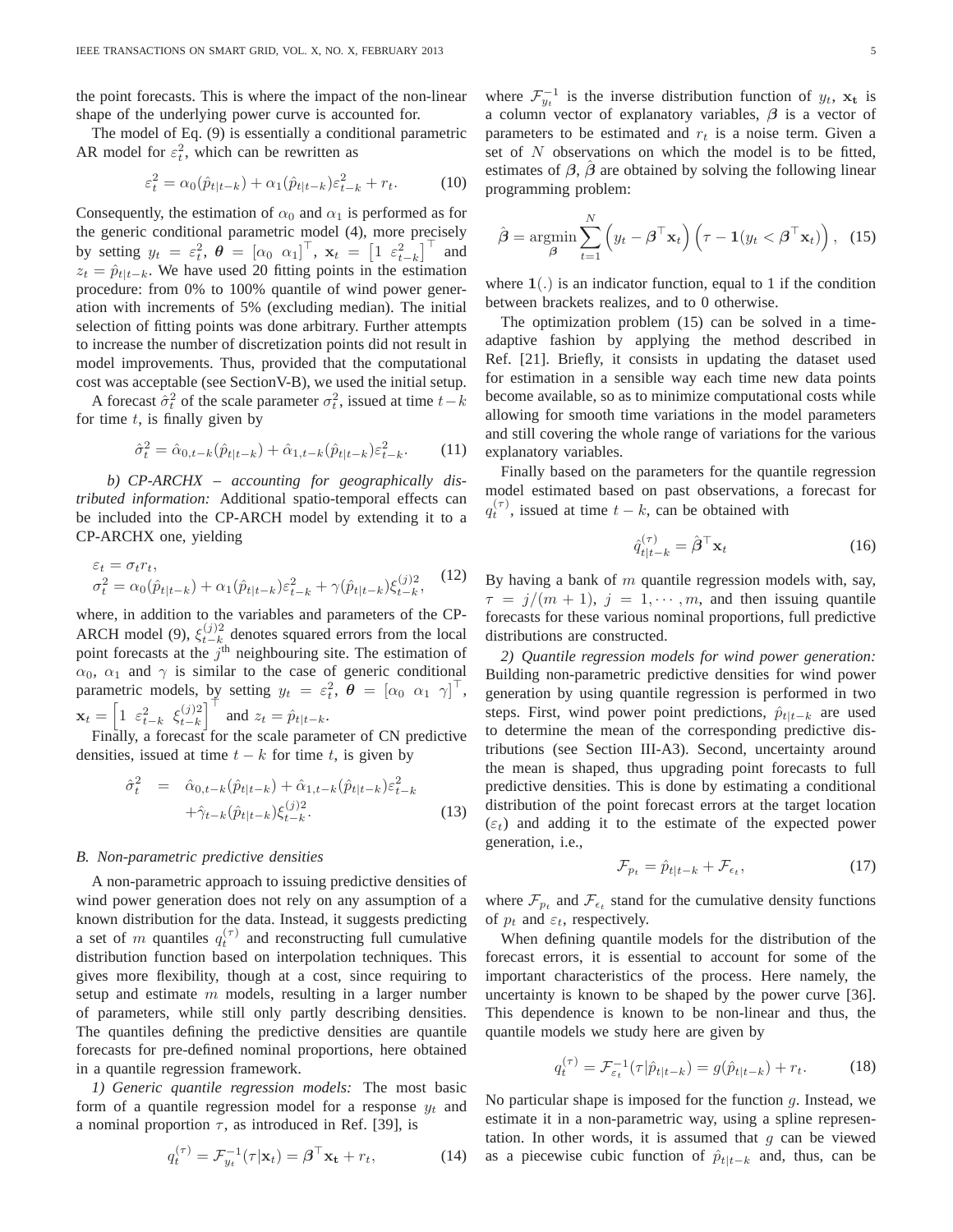expressed as a linear combination of the known basis functions  $b_i$ , resulting in the following quantile models

$$
q_t^{(\tau)} = \beta_0 + \sum_{j=1}^{K-1} b_j (\hat{p}_{t|t-k}) \beta_j + r_t,
$$
 (19)

where  $b_j$  are natural cubic B-spline basis functions, K is the number of knots used for the spline construction and  $\beta_i(\tau)$  are coefficients to be estimated. Such spline representation of  $q$  permits to use the estimation techniques valid for linear models such as that in Eq. (15), by setting  $y_t = \varepsilon_t$ ,  $\mathbf{x}_t = \begin{bmatrix} 1 & b_1(\hat{p}_{t|t-k}) & \dots & b_{K-1}(\hat{p}_{t|t-k}) \end{bmatrix}^\top$  and  $\beta = [\beta_0 \ \beta_1 \ \dots \ \beta_{K-1}]^{\top}$ . Model (19) is referred to as QR in the following.

In that setup, additional spatio-temporal effects captured by point forecast errors previously recorded at the  $j<sup>th</sup>$  sensor location may be accounted for. This translates to having  $\xi_{t-1}^{(j)}$  $t-k$ as a supplementary explanatory variable in the QR model, as a linear or nonlinear term (represented by splines). Since the spline-based representation did not result in any improvement, we focus on the simpler linear case. The resulting model is denoted by QR-X and is written as

$$
\mathcal{F}_{\varepsilon_t}^{-1}(\tau|\hat{p}_{t|t-k}) = g(\hat{p}_{t|t-k}) + \gamma \xi_{t-k}^{(j)} + r_t.
$$
 (20)

Estimation is similar to the case of model (15), by setting  $y_t = \varepsilon_t, \, \mathbf{x}_t = \begin{bmatrix} 1 & b_1(\hat{p}_{t|t-k}) & \ldots & b_{K-1}(\hat{p}_{t|t-k}) & \xi_{t-k}^{(j)} \end{bmatrix}$  $\begin{bmatrix} (j) \\ t-k \end{bmatrix}^{\top}$ and  $\boldsymbol{\beta} = \begin{bmatrix} \beta_0 & \beta_1 & \dots & \beta_{K-1} & \gamma \end{bmatrix}^{\top}$ .

Quantile regression is used to provide 18 quantile forecasts with nominal proportions going from 5% to 95% by 5% increments, except for the median. 0% and 100% quantiles are set to 0 and 1, respectively. The setup corresponds to the one used in [23]. Linear interpolation is used to reconstruct full distribution functions from the set of quantiles. From our experience if a sufficient number of quantiles is considered, the linear interpolation is sufficient and the increase of complexity by considering splines is unnecessary. Empirical study could be performed in order to check whether an increase in the number of fitting points improves the performance of the models.

#### IV. DATA

The data used in this study were provided for 20 wind farms located in Denmark. All wind farms are owned and operated by the same power company. The respective locations of these wind farms are shown in Fig. 2. For each wind farm, the following information is available:

- Wind power measurements at a temporal resolution of 15 minutes. They are normalized by the respective nominal capacities  $P_n$  of the various wind farms;
- Point forecasts of wind power generation, with lead times from 0 to 48 hours, and temporal resolution of 15 minutes. These predictions were generated with the Wind Power Prediction Tool (WPPT) [24], which is one of the state-of-the-art prediction models for the short-term wind power forecasting as discussed in Ref. [5];
- Meteorological forecasts of wind speed and wind direction at 10 meters above ground level, with lead times from

1 to 48 hours, and temporal resolution of 1 hour. These forecasts were generated by the HIRLAM model operated by the Danish Meteorological Institute (DMI) [40].

The data covers a period from May 1, 2008 to December 31, 2009. A first part of the data from May 1, 2008 to December 31, 2008 was used as a burn-in period in order to allow timeadaptive parameters not to be influenced anymore by their initial values. Forecast evaluation was carried out over the remainder of the dataset, from January 1, 2009 to December 31, 2009. Due to the large number of missing values, the effective evaluation period was eventually consisting of approximately 8.5 months (more than 25.000 forecast series for each of the lead times considered).

The Nysted wind farm was chosen as the target wind farm in this study. Nysted is located offshore on the Rødsand sand bank, near Lolland, Denmark, and is the southernmost of all wind farms shown in Fig. 2. There are two main reasons behind this choice. Firstly, Nysted was the largest wind farm in Eastern Denmark until 2010, with a rated capacity of 165MW, and therefore was one of the main contributors to the aggregated amplitude of wind power fluctuations in that region. It also accounted for about 36% of the installed capacity owned by the company operating it. And secondly, Nysted has an appealing location with many wind farms located "upwind" in view of the prevalence of westerly flows over Denmark [41]. Indeed, improvements in forecast accuracy resulting from the use of off-site information are expected to be larger for wind farms located "downwind", as shown by Ref. [27] for instance.



Fig. 2. Map of the 20 wind farms included in the analysis. The Nysted wind farm is marked as number 10 and with a red square. Information from the wind farms with blue triangles contributed to improve the predictability of wind power generation at Nysted. Information from the wind farms with green bullet points was found not to improve the predictability of wind power generation at Nysted. The size of the points is proportional to the rated capacity of the wind farms, on a logarithmic scale.

Out of the 19 nearby wind farms, only 8 wind farms (number 3, 6, 11, 13, 14, 16, 18 and 20) were used as explanatory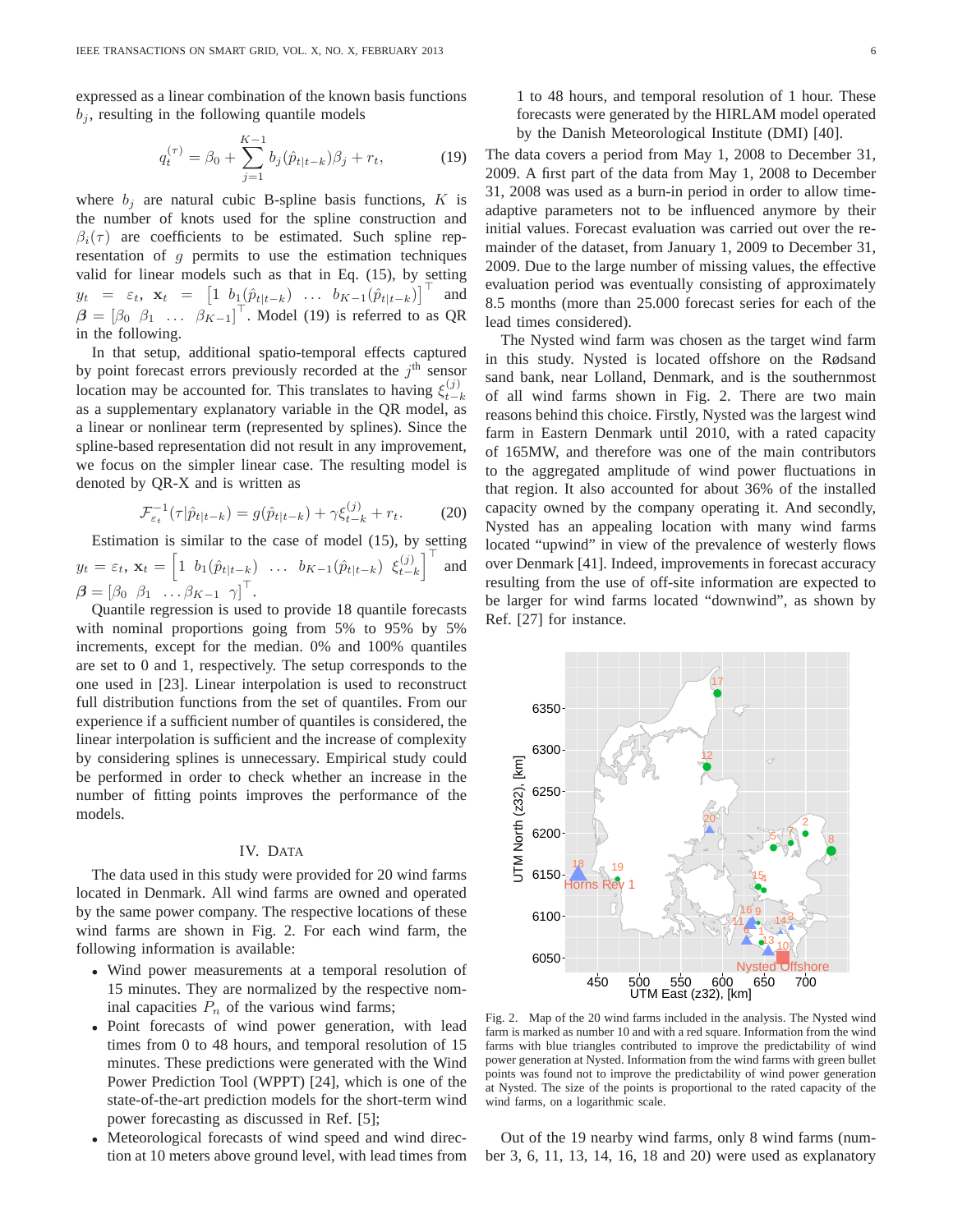variables. The selection was performed empirically, based on the stepwise selection.

In Ref. [28] it was found that correlations in wind power forecast errors between two wind farms were very small for distances larger than 50 km, over the Western Denmark area. Our findings are consistent with these results since most wind farms that contribute to improve wind power predictability at Nysted are located within such range (see Fig. 2). More surprisingly, despite the large distances separating Nysted from wind farms 18 and 20 (approximately 265 km and 176 km, respectively), integrating information from these last two wind farms also led to substantial gains in forecast accuracy. Both wind farms 18 and 20 are located out in the open sea as Nysted, while the remaining wind farms in this analysis are located onshore or near-shore. This difference with the results in Ref. [28] could be explained by a higher spatial persistence and homogeneity of wind field dynamics over waters than over lands, where the terrain roughness is known to be a very influential factor.

#### V. EMPIRICAL RESULTS

## *A. Model notation*

The following notations are used for the model names:

- CN:CP/CP-ARCH refers to CN predictive densities with  $\mu$  given by the spatio-temporal point forecasts (7) and  $\sigma^2$ estimated using the CP-ARCH model (9);
- CN:CP/CP-ARCHX refers to CN predictive densities with  $\mu$  given by the spatio-temporal point forecasts (7) and  $\sigma^2$  estimated using the CP-ARCHX model (12);
- WPPT/QR stands for the non-parametric predictive densities based on the time-adaptive quantile regression (QR) (19). Local forecasts (WPPT) are used as input;
- CP/QR stands for the non-parametric predictive densities based on the time-adaptive quantile regression (QR) (19). Spatio-temporal forecasts given by (7) are used as input;
- CP/QR-X stands for non-parametric predictive densities with additional consideration of the spatio-temporal effects in the uncertainty modelling step as in (20). Spatiotemporal forecasts given by (7) are used as input;

## *B. Computational details*

The parameters for the parametric densities were updated every 15 min. A single update step took less than a second of computing time. The quantile regression models were updated daily. A single update step took approximately 3 seconds when evaluating 20 different quantile models. The computations were performed on a laptop, having a processor Intel i 7- 2620M CPU 2.70 GHz and the installed RAM of 8 GB

### *C. Overall evaluation*

The evaluation and comparison of probabilistic forecasting approaches follows the guidelines, scores and diagnostic tools described in Ref. [42]. The lead score is the Continuous Ranked Probability Score (CRPS), which is a proper score for density forecasts. This score is negatively oriented: the smaller it is, the better the forecasts are.

Adaptive quantile regression with original WPPT point forecasts as input (WPPT/QR) is considered as the base benchmark. Other predictive densities are compared to the benchmark approach and the relative improvements in CRPS (skill scores) are calculated. The summary of the results is given in Fig. 3.



Fig. 3. Evaluation of predictive densities in terms of relative CRPS improvement, as a function of lead time. Point labels indicate the CRPS values [% of nominal capacity] for the benchmark model WPPT/QR.

The models have similar levels of CRPS improvement for all the lead times considered. This was also confirmed by using the Diebold-Mariano test statistics  $t_n$  [43], which may be more generally used to test for equal performance of probabilistic forecasts.  $t_n$  is asymptotically standard Normal under the null hypothesis of vanishing score differentials. This hints at the fact that forecast improvements brought in by the proposed methodologies mainly come from the space-time correction of the point forecasts defining the conditional mean of predictive densities. Further consideration of space-time dynamics in the modelling of uncertainty around the mean does not seem to bring additional benefit. This is confirmed by the fact that CP/QRX does not outperform CP/QR, and similarly CN:CP/CP-ARCHX does not outperform CN:CP/CP-ARCH.

Consequently, we further focus on the evaluation of the CP/QR and CN:CP/CP-ARCH predictive densities, since comprising the best performing non-parametric and parametric probabilistic forecasts, respectively. Both types of probabilistic forecasts outperform the benchmark approach given by WPPT/QR (see Fig. 3). The statistical significance of those improvements has been verified using the Diebold-Mariano test statistics  $t_n$ . The corresponding results are given in Table I.

The non-parametric densities accounting for the space-time dynamics (CP/QR) show statistically significant improvements for lead time up to 8 hours ahead. Such an observation is consistent with the spatio-temporal scales for the inertia of weather systems passing over Denmark. The improvements for the parametric alternative based on CN predictive densities can be considered statistically significant up to 5 hours ahead. At the same time, it is not possible to reject the null hypothesis such that CP/QR and CN:CP/CP-ARCH perform similarly for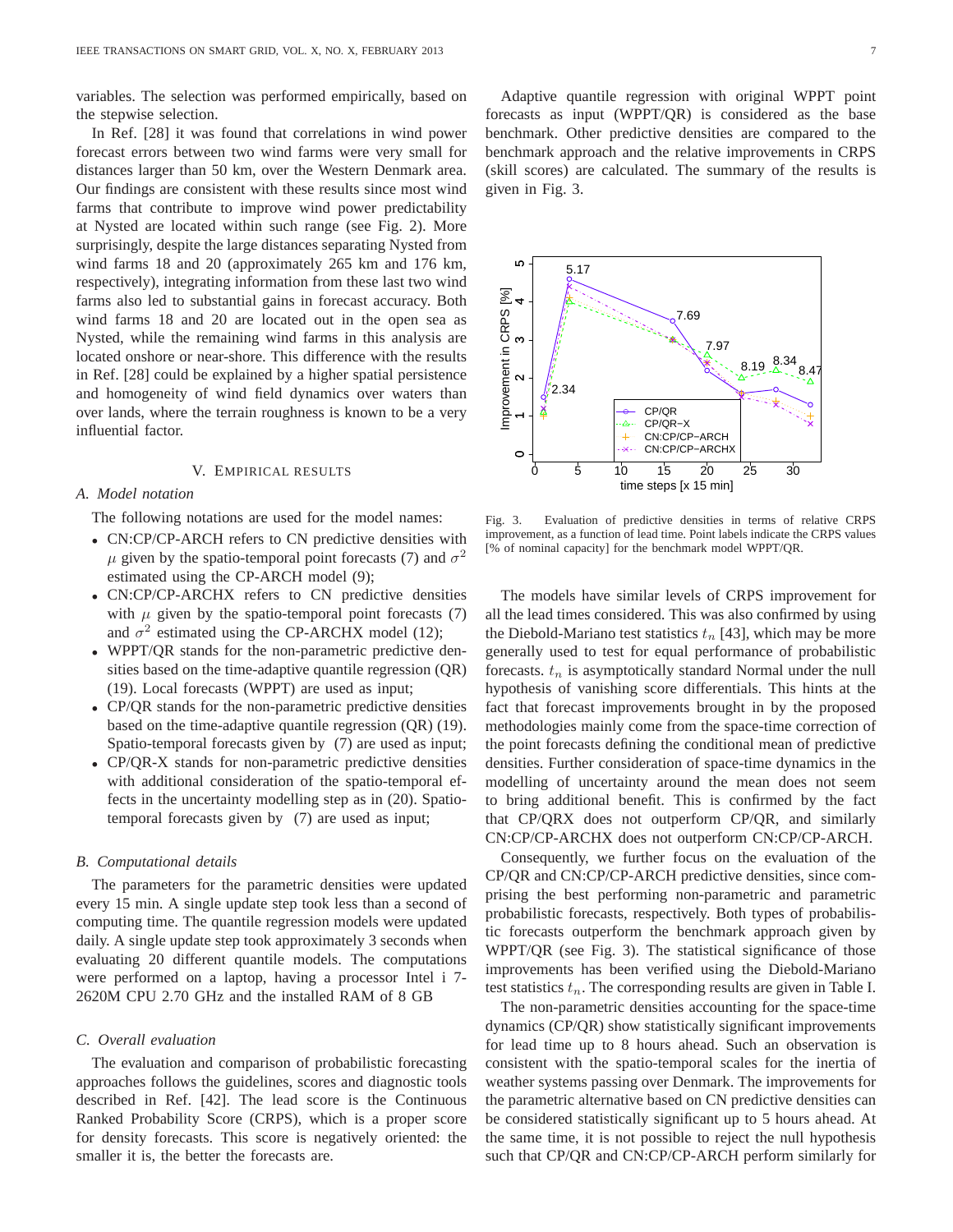TABLE I TESTING FOR EQUAL FORECAST PERFORMANCE WITH THE DIEBOLD-MARIANO TEST STATISTICS  $t_n$ . p IS THAT THE PROBABILITY THAT THE CORRESPONDING VALUE OF  $t_n$  is achieved with the null HYPOTHESIS BEING TRUE. '\*' SYMBOLS MARK STATISTICALLY SIGNIFICANT DIFFERENCES IN CRPS.

| Horizon         |                     | $15$ min | 1 h      | 4 h     | 5 h     | 6 h     | 7 h     | 8 h     |
|-----------------|---------------------|----------|----------|---------|---------|---------|---------|---------|
| CP/OR vs        | $t_n$               | $-9.29$  | $-12.32$ | $-5.63$ | $-3.43$ | $-2.34$ | $-2.60$ | $-3.19$ |
| WPPT/OR         | $\boldsymbol{v}$    | $0.00*$  | $0.00*$  | $0.00*$ | $0.00*$ | $0.02*$ | $0.01*$ | $0.00*$ |
| $CN:CP/CP-ARCH$ | $t_n$               | $-6.06$  | $-10.45$ | $-3.22$ | $-2.28$ | $-1.34$ | $-1.07$ | $-0.65$ |
| vs WPPT/OR      | $\boldsymbol{\eta}$ | $0.00*$  | $0.00*$  | $0.00*$ | $0.02*$ | 0.18    | 0.28    | 0.51    |
| CP/OR vs        | $t_n$               | $-1.60$  | $-0.90$  | $-0.41$ | $-0.25$ | $-0.00$ | $-0.39$ | $-1.08$ |
| CN:CP/CP-ARCH   | Ď                   | 0.11     | 0.37     | 0.68    | 0.80    | 1.00    | 0.70    | 0.28    |

all lead times up to 8 hours ahead. From the 5-hour lead time, the benefits from space-time considerations start fading away. Mainly, this is caused by the fact that the benchmark approach is chosen non-parametric. Thus, CP/QR and WPPT/QR are of the same model family, while CN:CP/CP-ARCH differs from WPPT/QR in its nature, since being parametric. This results in higher variance of score differentials once comparing CN:CP/CP-ARCH and WPPT/QR, and subsequently lower  $t_n$ values.

Another interesting point to mention is that the peak in the improvements is observed for the prediction horizons of 1 hour ahead. This is in line with the layout of the considered wind farms. From the map in Fig. 2 one can see that almost all the considered reference sites are within 50 km from Nysted. According to [28], an average speed of error propagation over Denmark is 30-50 km/h (depending on the prevailing wind direction). This result is consistent with the fact that the peak of cross-correlations between Nysted and almost all the reference sites comes at lags of approximately 1 hour ahead and correspondingly results in the highest improvements.

## *D. Conditional evaluation*

Emphasis is then placed on the situation-dependent performance of probabilistic forecasts, through a conditional forecast evaluation exercise. Results are shown and discussed for 1 hour ahead forecasts only, since these are qualitatively similar for the other lead times from 15 min to 8 hours ahead.

Firstly, since predictive densities evolve with the level of expected power generation, the overall skill of these densities is assessed based on the CRPS score, as a function of the point forecast values. The corresponding results are depicted in Fig. 4.

The CRPS for all the predictive densities considered increases for expected power levels in the medium range. This can be explained by the fact that higher uncertainties in the wind power generation are faced in periods with medium power generation, i.e., in the steep slope part of the power curve. The performances of the parametric and the non-parametric densities are similar in this predicted power range. Some differences can be noted, however, close to the generation bounds. Closer to the generation bounds, the censoring effect in the parametric densities is more present (see Figure 1), hence leading to a higher bias in parameter estimates. For the particular case of the the upper bound, that is, when expected power is close to nominal capacity, it is also that power down-regulation actions were not always



Fig. 4. CRPS conditional to the expected wind power generation (given by point forecasts) for the 1-hour lead time, with WPPT/QR considered as the benchmark. Power levels are given by 20 equally populated classes deduced from the distribution of point forecasts.

flagged and discarded from the dataset, as much as they should be, then affecting the parameter estimation and evaluation of the forecasts. Better results are therefore expected to be seen in case down-regulation actions are better dealt with when gathering wind power generation datasets in the future.

Similar differences in conditional forecast skill can be observed when assessing the skill of predictive densities conditional to actual power measurements, see Fig. 5. Parametric densities perform better during periods when observed power is not close to the generation bounds. In contrast during periods with low and high power generation, the non-parametric densities show superior results. This suggests that CN:CP/CP-ARCH forecasts have a better ability to discriminate among the observations when the power is in its medium range and a worse ability to discriminate as the power generation gets closer to its natural bounds.



Fig. 5. CRPS conditional to the observed power generation level for the 1-hour lead time, with WPPT/QR being the benchmark. Power levels are given by 20 equally populated classes deduced from the distribution of power measurements.

As an illustration of the type of probabilistic forecasts finally obtained with the various approaches proposed here, Figure 6 gives the example of predictive densities issued by the CP/QR model, issued on the 24th of November, 2009, at 17:15, their shape evolving with the level of power and with the lead time.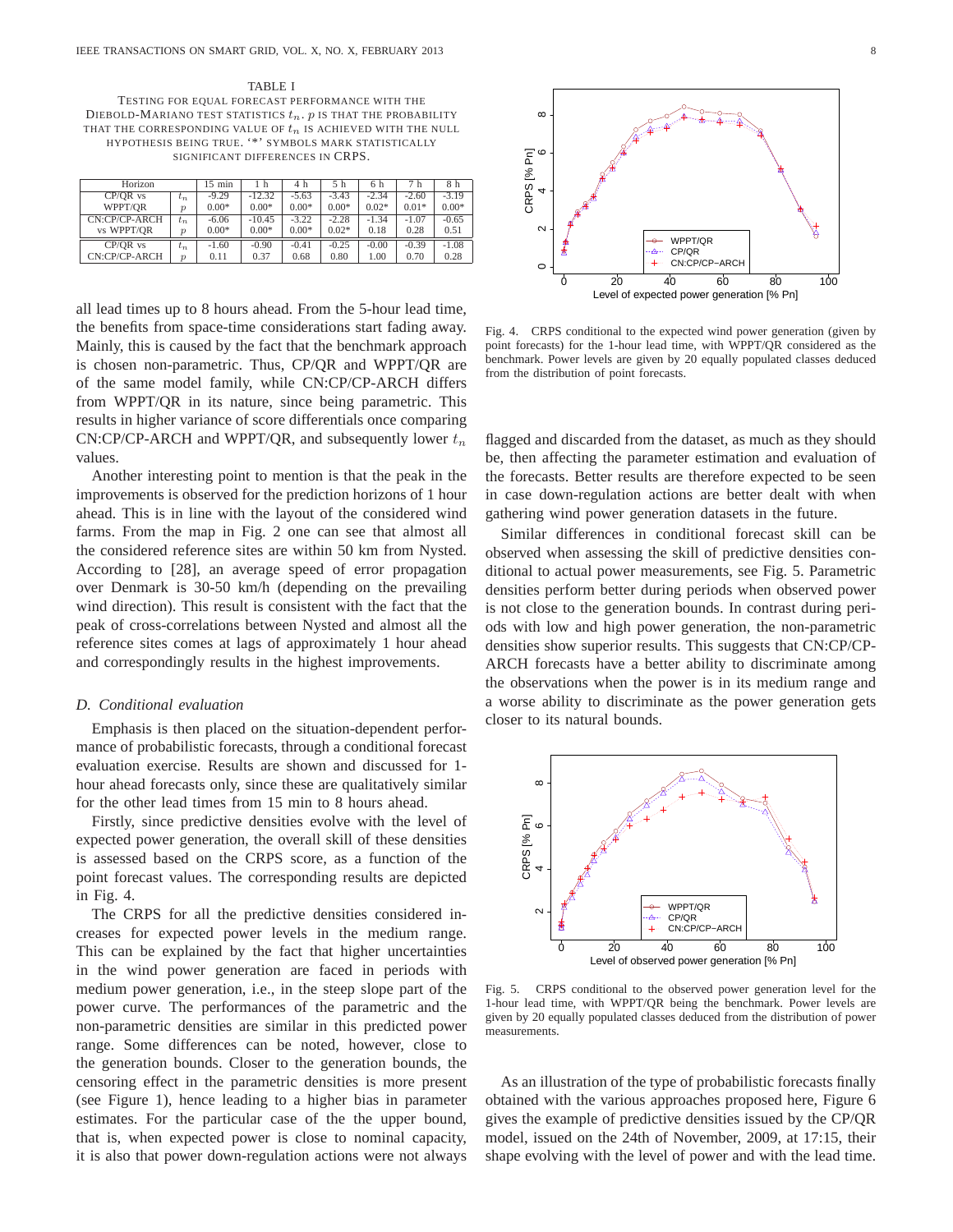

Fig. 6. Predictive densities of wind power generation from the CP/QR model, depicted by a set of prediction intervals with increasing nominal coverage rates. These forecasts were issued on the 24th of November, 2009, at 17:15, for lead times between 15 mins and 8 hours ahead.

## VI. CONCLUSIONS

Focus was given to probabilistic wind power forecasting with consideration of geographically distributed information, hence permitting to capture additional space-time dynamics. The proposed methodology can be used for issuing density forecasts for a single site of interest, while using information from the other wind farms as explanatory variables.

The methodology is based on discrete formulation of the problem as opposed to proposing a full space-time covariance model which normally would call for a larger amount of reference sites spread throughout the territory. The approach chosen here is based on proposing ways to best summarize a snapshot of forecast errors observed at time  $t$  when issuing probabilistic forecasts for time  $t + k$ .

Two ways of constructing predictive densities were described and analysed. The parametric approach relied on CN distributions while the non-parametric one employed quantile regression techniques. All estimation methods were introduced in a time-adaptive framework in order to reduce computational costs, while allowing for long-term variations in the process dynamics, as induced by meteorological systems for instance.

The empirical results obtained on the test case of a portfolio of wind farms in Denmark show that accounting for spatio-temporal effects improves the quality of probabilistic forecasts for a range of lead times, here up to 8 hours. It was shown to be sufficient to focus on correcting the conditional expectation of wind power generation. Additional inclusion of spatio-temporal effects into the uncertainty modelling step did not significantly further improve the skill of the predictive densities. None of the proposed approaches outperformed the benchmark for lead times further than 8 hours ahead, in line with the scales of motion of weather systems over a small region such as that covered by Denmark. Thus, likely, for a different test case, depending on the geographical layout of the considered wind farms and some meteorological particularities of the area, this maximum lead time would differ.

The performance of parametric and non-parametric approaches were also compared, uncovering that they both performed similar for lead times up to 5 hours ahead, and with an advantage for non-parametric predictive densities for further lead times. Based on overall skill, the highest-quality forecasts were obtained by adaptive quantile regression with spatially corrected point predictions, with CRPS improvements between 1.5% to 4.6% depending upon the lead time. Further research on both parametric and non-parametric approaches to wind power probabilistic forecasting may challenge the comparison carried out here.

# ACKNOWLEDGEMENT

The authors gratefully acknowledge DONG Energy for the data and financial support provided through the project "Spatio-temporal correction of wind power forecasts". Additional acknowledgements are due to Tryggvi Jónsson for his help with quantile regression, as well as to two reviewers for their comments on previous version of the manuscript.

#### **REFERENCES**

- [1] H. Farhangi, "The path of the smart grid," *Power and Energy Magazine, IEEE*, vol. 8, pp. 18–28, 2010.
- [2] T. Ackermann *et al.*, *Wind power in power systems*. Wiley Online Library, 2005, vol. 140.
- [3] L. Jones and C. Clark, "Wind integration a survey of global views of grid operators," in *Proceedings of the 10th International Workshop on Large-Scale Integration of Wind Power into Power Systems*, 2011.
- [4] A. Costa, A. Crespo, J. Navarro, G. Lizcano, H. Madsen, and E. Feitosa, "A review on the young history of the wind power short-term prediction," *Renewable and Sustainable Energy Reviews*, vol. 12, no. 6, pp. 1725– 1744, 2008.
- [5] G. Giebel, R. Brownsword, G. Kariniotakis, M. Denhard, and C. Draxl, "The state-of-the-art in short-term prediction of wind power–a literature overview. 2nd edition," Technical University of Denmark, Tech. Rep., 2011, available at: http://orbit.dtu.dk.
- [6] T. Gneiting, "Editorial: probabilistic forecasting," *Journal of the Royal Statistical Society: Series A (Statistics in Society)*, vol. 171, no. 2, pp. 319–321, 2008.
- [7] A. Botterud, Z. Zhou, J. Wang, R. Bessa, H. Keko, J. Sumaili, and V. Miranda, "Wind power trading under uncertainty in lmp markets," *Power Systems, IEEE Transactions on*, vol. 27, no. 2, pp. 894–903, 2012.
- [8] X. Liu, "Economic load dispatch constrained by wind power availability: A wait-and-see approach," *Smart Grid, IEEE Transactions on*, vol. 1, no. 3, pp. 347–355, 2010.
- [9] A. Botterud, Z. Zhou, J. Wang, J. Sumaili, H. Keko, J. Mendes, R. J. Bessa, and V. Miranda, "Demand dispatch and probabilistic wind power forecasting in unit commitment and economic dispatch: A case study of illinois," *Sustainable Energy, IEEE Transactions on*, vol. 4, no. 1, pp. 250–261, 2013.
- [10] C. Liu, J. Wang, A. Botterud, Y. Zhou, and A. Vyas, "Assessment of impacts of phev charging patterns on wind-thermal scheduling by stochastic unit commitment," *Smart Grid, IEEE Transactions on*, vol. 3, no. 2, pp. 675–683, 2012.
- [11] Á. Duque, E. Castronuovo, I. Sánchez, and J. Usaola, "Optimal operation of a pumped-storage hydro plant that compensates the imbalances of a wind power producer," *Electric Power Systems Research*, vol. 81, no. 9, pp. 1767–1777, 2011.
- [12] R. Bessa, M. Matos, I. Costa, L. Bremermann, I. Franchin, R. Pestana, N. Machado, H. Waldl, and C. Wichmann, "Reserve setting and steadystate security assessment using wind power uncertainty forecast: a case study," *IEEE Transactions on Sustainable Energy*, 2012.
- [13] M. Ortega-Vazquez and D. Kirschen, "Assessing the impact of wind power generation on operating costs," *Smart Grid, IEEE Transactions on*, vol. 1, no. 3, pp. 295–301, 2010.
- [14] T. Gneiting, "Quantiles as optimal point forecasts," *International Journal of Forecasting*, vol. 27, no. 2, pp. 197–207, 2011.
- [15] T. Gneiting, K. Larson, K. Westrick, M. Genton, and E. Aldrich, "Calibrated probabilistic forecasting at the stateline wind energy center," *Journal of the American Statistical Association*, vol. 101, no. 475, pp. 968–979, 2006.
- [16] J. W. Taylor, P. E. McSharry, and R. Buizza, "Wind power density forecasting using ensemble predictions and time series models," *Energy Conversion, IEEE Transactions on*, vol. 24, no. 3, pp. 775–782, 2009.